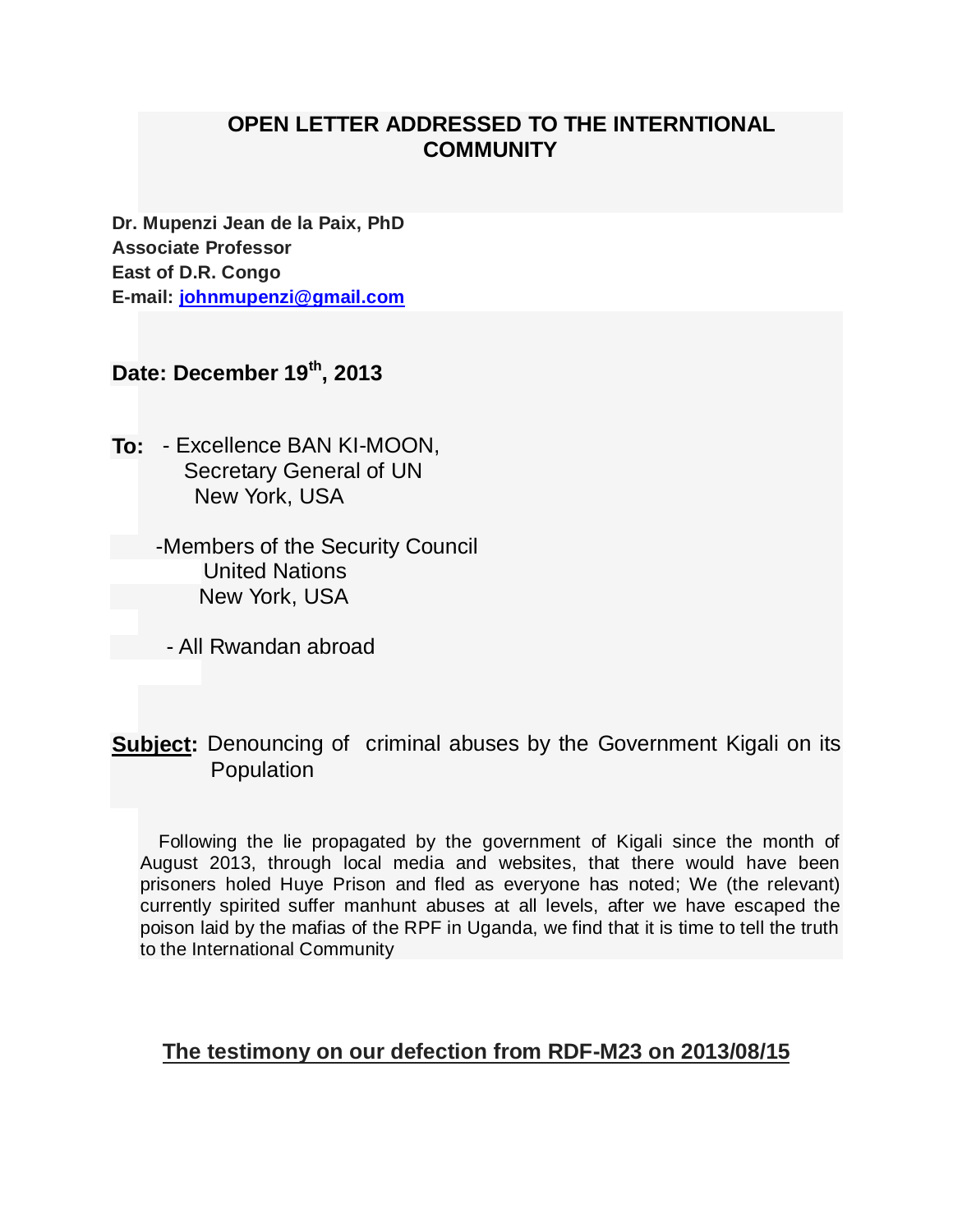It is known to everyone that Rwanda led by the RPF in its conquest to seize the eastern DRC , it has waged a war that continues to wreck this part of the region causing loss of life and increasing property damage without using a scale never before seen in the world. As you know, and this is no longer a secret, Rwanda under the label of M23 continued the mobilization in Rwandan youth for its abuses and looting the wealth of Eastern Congo. It was found that this mobilization does not give the expected results. Thus the RPF threw a look in the prisons to recruit ex-combatants where they find many after their arbitrary imprisonment in order to scare and force them to agree to follow all orders of Kagame; this happened in order to compensate for the absence and emptiness due to categorical rejection of Rwandan youth and their families who feared to see their children be buried in the Eastern Congo. It is in this context that the General Staff represented by Major General Mubaraka Muganga, Major General Alex Kagame , Brig general Gatama Innocent the commander of the special forces operating under M23 that time, Lt Col RUZINDANA Adm of 4th DIV , Cpt Pascal Kanyandekwe ( Intelligency Officer in 301Bde ) and others were lowered into Huye prison for the mobilization. For the first time, they met three prisoners (ex-soldiers) who were considered more experienced to mobilize others. These three former soldiers are:

- **Dr. Mupenzi Jean de la Paix), Ph.D; Associate Professor** and Lecturer in Chinese Academy of Sciences , Director of Research and Consultancy in INILAK, Ex-Captain ( who was been incarcerated in June 2012 due to the refusal of joining the ranks of the M23considered as some one who knows well the FDLR strategies, and was refused to give the research materials and research project donated and funded by the Chinese Government in the hands of the RPF as it was requested by the General Secretariat of RPF in February 2013; He was even continuing in the trial court of Ngoma without any accusing )

-**Capt. MBARUSHIMANA Placide**, Ex officer working in MMI ( Military Medical Insurance) in the South Division imprisoned by Maj Gen Muganga Mubaraka accusing him of having pursued his studies without the authorization . But he wanted to take him away from his position which was subsequently given to the brother of Major General MUBARAK

**-Lt MAZIMPAKA Joseph** who was Instructor in RMA ( Rwanda Military Academy) located at Nyakinama in the Musanze District , ex- Ruhengeri, incarcerated by IO Rutayisire accusing him of being an old friend of Col Karegeya.

We were ordered to mobilize other ex-combatants and others who could accept to go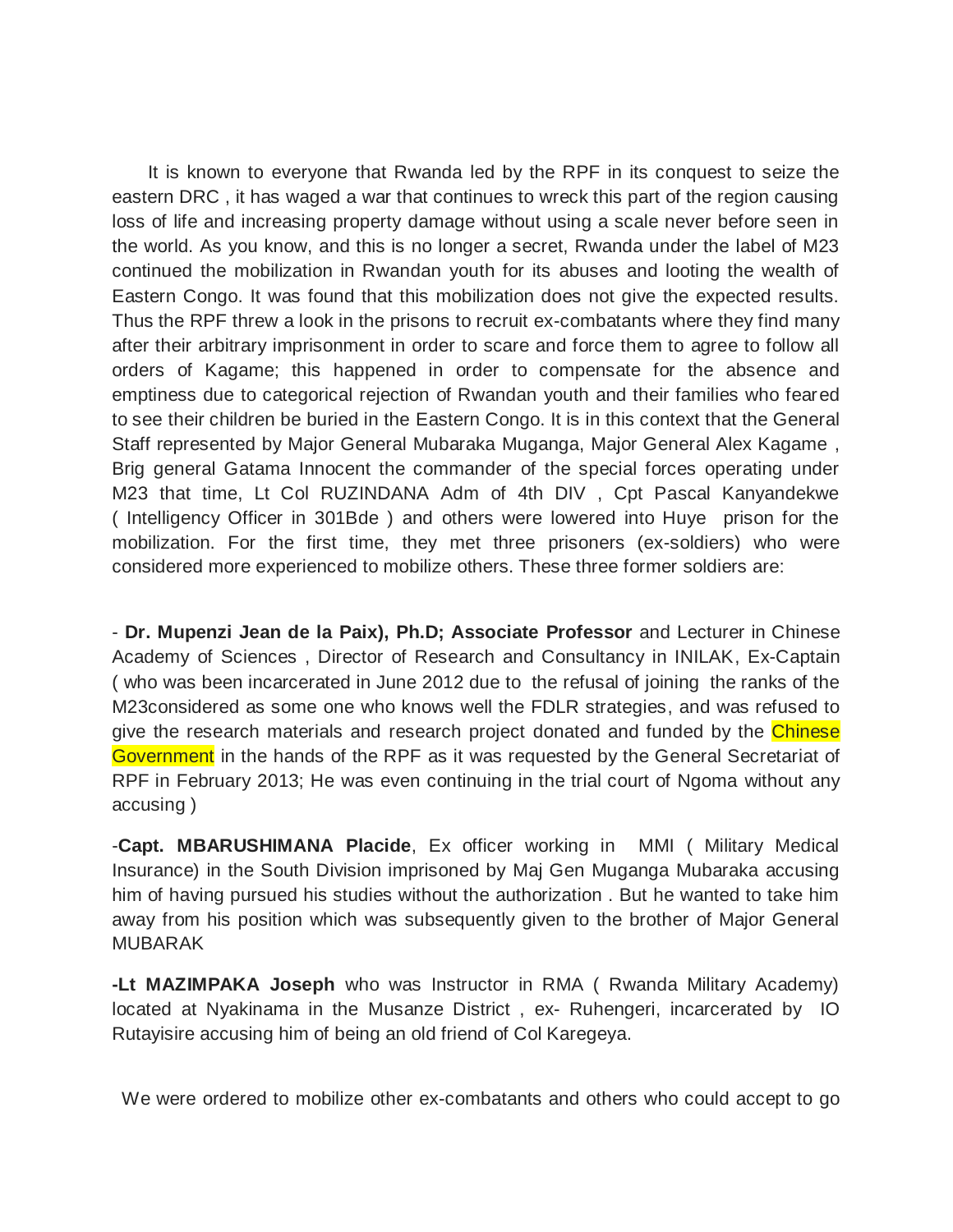and fight in the ranks of the M23 without informing our families, but this should be done discreetly. Being in a large threat, we agreed knowing that the implementation was almost impossible. In exchange , the government guaranteed our immediate release and giving us high grade which **Bridge general for (Dr Mupenzi Jean de la PAIX**), Major for Mbarushimana Placide and Lt for Mazimpaka Joseph, then the General Prosecutor was ordered to see how to close our cases (This was done on  $2<sup>nd</sup>$  August 2013 at NNPA Huye where a delegation from General Prosecutor office together with Huye NNPA came to close our cases because the way to accomplish these theaters was none other than going through the courts). On the 2013/06/ 20, the 2013/08/06 a group of three officers sent by Maj. Gen. Kagame Alex and Maj Gen Emmanuel Ruvusha to follow the realization and the implementation of the so called mobilization but nothing was done and this case was known to almost all the prisoners because it is known to all that no secret can be kept in prison without known to all.

Even that the plan had failed, we together with 7 other soldiers were released. It was on the evening of Sunday 11th, August,2013, where prosecutor of NPPA HUYE, 2 militaries from G2 (Office of Staff for Intelligence ) and police agent from CID ( criminal investigation department) working in the Southern Province known as AIP MOMFORO , came to the Huye Prison with two vehicles, together with some staff of Prison (among them : Director, officer in charge of prisoners cases, security officer) and called us (8 excombatants) from different buildings of the prison as usually, then taking us to the ESO for first instructions where we lived for two days.

.

On the 13<sup>th</sup> August, 2013 we have been conducted to the Nyakinama Military Academy and went on Mutotori Gisenyi where there is Marine head quarter for a final meeting; there we met two senior Mai Mai commanders who were in Rwanda for a high level meeting, these are: Colonel Cheka leader of the Mai Mai Cheka and General Padiri leader of the Mai Mai Raia Mutomboki, a branch of RDF operating in both Kivu. The meeting was on how to start a new front in Walikale under Colonel Richard Bisamaza, and to see how to start the new war around all area of Goma. This meeting was held at Butotori military Barracks, on the part of RDF, except us there were also Gen. Nziza, Gen. Emmanuel Ruvusha and Gen. Mubarak Muganga, Maj gen Kamanzi Mushyo, Brig Gen Gatama, Brig Gen Gen Damali Muzungu and Emmanuel Bayingana, Colonel Francis Mutiganda, Happy Ruvusha

The International community must know that: On 19th-july 2013, Brig General Gatama crosses the border with more than three battalions. Normally, Gen. Gatama was instructed to capture Goma by the end of the week or no rather than  $15<sup>th</sup>$  august 2013. Gen. Gatama crossed to Congo with three battalions composed of Special Forces and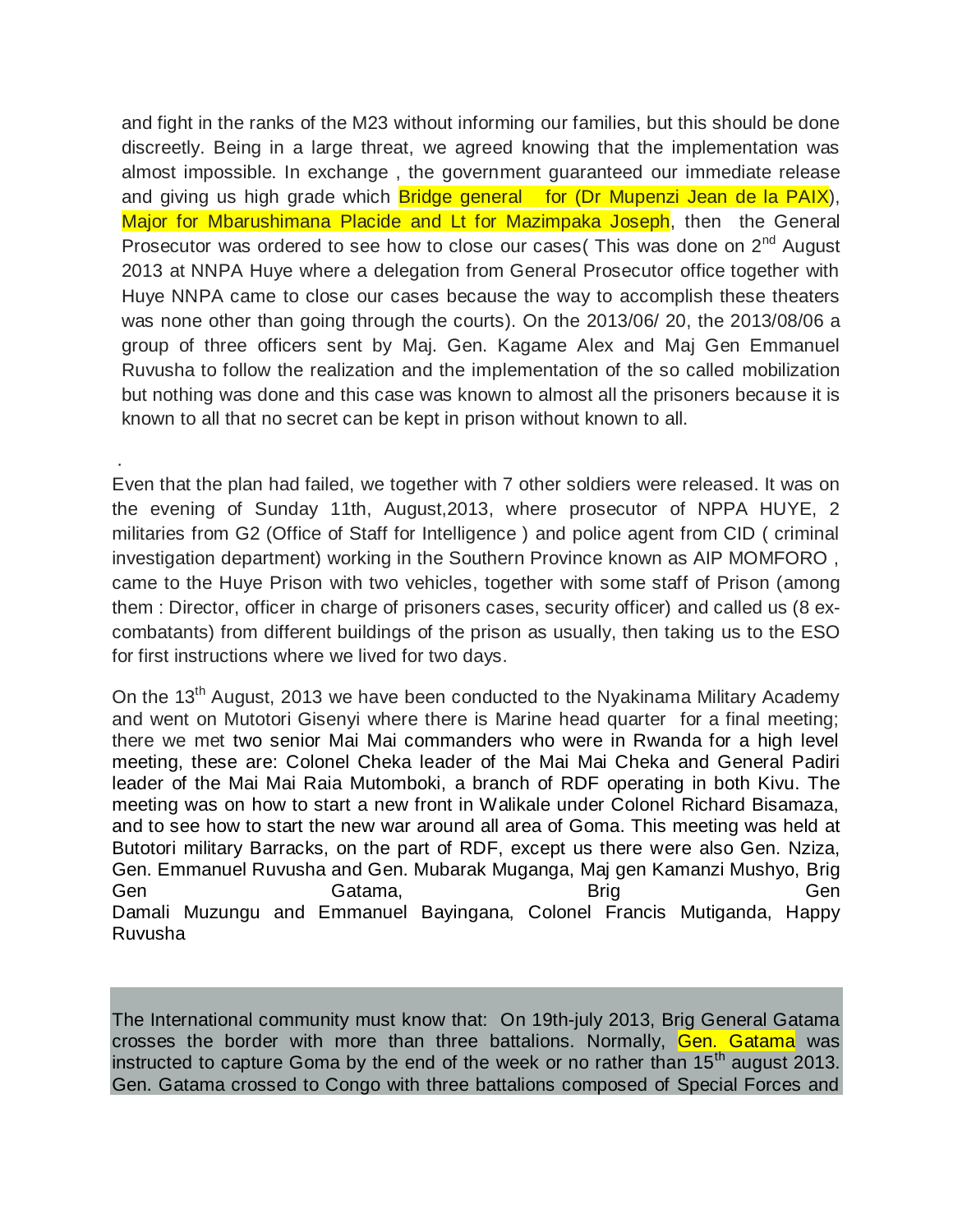newly passed soldiers. These battalions moved to join other RDF-M23 soldiers that were under Lt. Colonel Barinda Claude in the Kanyaruchinya area.

It was also plan that between 21st-  $29<sup>th</sup>$  august 2013, RDF-M23 might attack FARDC positions and start to disturb all MONUSCO positions especially the Tanzanian and South African soldiers.

Gatama himself was supposed to conduct us to the new positions after that we talked with Gen Nyamvumba who quaranteed the security of our families

#### . **HOW WE ESCAPED? God is really merciful**!!

All these maneuvers were followed by some soldiers (officers) who didn't agree with the atrocities committed by the regime of Kigali. As we knew the gravity of M23 and all atrocities committed in Eastern DRC, we planned to fly in complicity with some officers, In the dawn of 15<sup>th</sup>, August 2013 around 4:00 am in the morning, *two friend RDF officers came,* gave us other military dress, prepared a car and driven us to the Ugandan border.

# **A SCENARIO FOLLOWED OUR DEFFECTION**

To remove any traces, it was mad what the RPF has always called **GUTEKINIKA (evidence fabrication)**; so he was released across all media in the country that five prisoners have escaped from Huye Prison, this for that after, no one gives the right to claim our disappearance. They took one of the prisoners who had seen us released, boarded and taken out of the prison; and he was driven to the border and forced to say that he was also in the same escape plan with us. We also learn as it was broadcast across all media in the country that technicians of this devil plan have decided to pierce or dig the wall of the prison to show that it was done by us. I Think every Rwandan knows that this is impossible; Pierce with what? Is any prison in Rwanda which has a room reserved for prayer ?

This was followed by mass imprisonment and torture of different persons in preventing everyone who might dare to ask something about this scenario. Since, all of our family disappeared (wives, children , sisters, brothers and many relatives ) all these after killing publically some of our friends without any reason.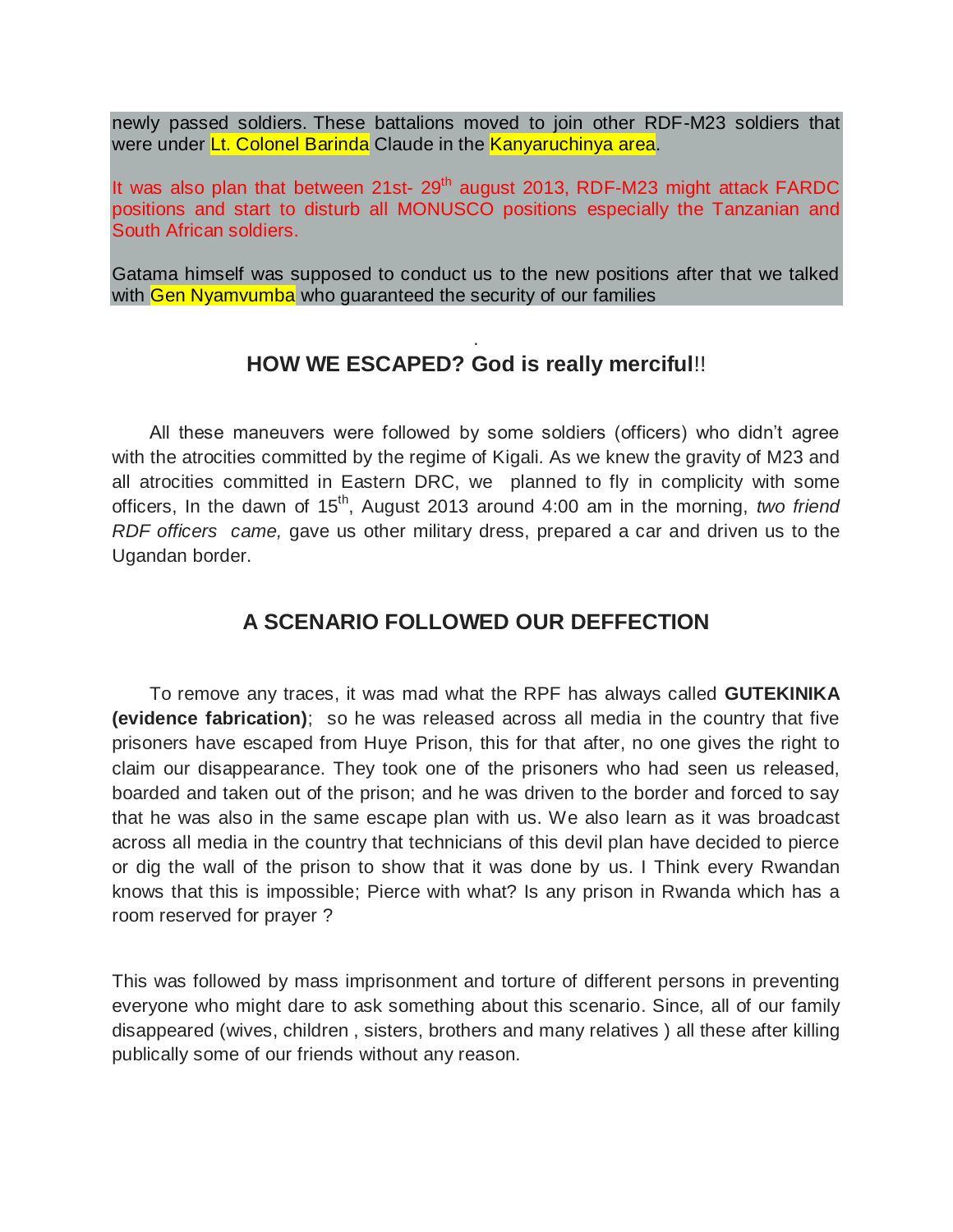After crossing the boarder, the Government of Rwanda sent many militaries in Uganda to follow and kill us.

Surprisingly, we came to know that the Government of Rwanda is accusing us now the Genocide planner after these all years in country in different positions and in RDF forgetting that we (all ) were young joined RPF in 1994, and some of us were living in the zone controlled by RPF itself. For Example, as you can see on the document appeared in RWANDINFO DE KANYAMIBWA, which sent by one of CNLG staff that tried to find the document in which they forced him to add the name of Dr MUPENZI Jean de la Paix; this is the evidence that can show to the International community how the Rwanda's Judicial system is done.

For these reasons, we request:

# **To the International Community:**

- I) To take into consideration that we are now in the forest, not because we have wanted but we were forced by the injustice and abuse crimes to all Rwandans inside and those outside of the country.
- II) To compel the government of Kigali to stop criminal atrocities against his people
- III) To ask the Government of Kigali to agree to sit down and negotiate with all opposition political parties
- IV) To condemn the Rwanda's judicial system which is not impartial to all Rwandans

#### **To the Rwandans and political parties of opposition:**

i) To coalesce to a single cause: to liberate from the Bloodroot power that is about to divide the population under the program Ndi Umunyarwanda

> **Dr. Mupenzi Jean de la Paix, PhD Associate Professor East of D.R. Congo**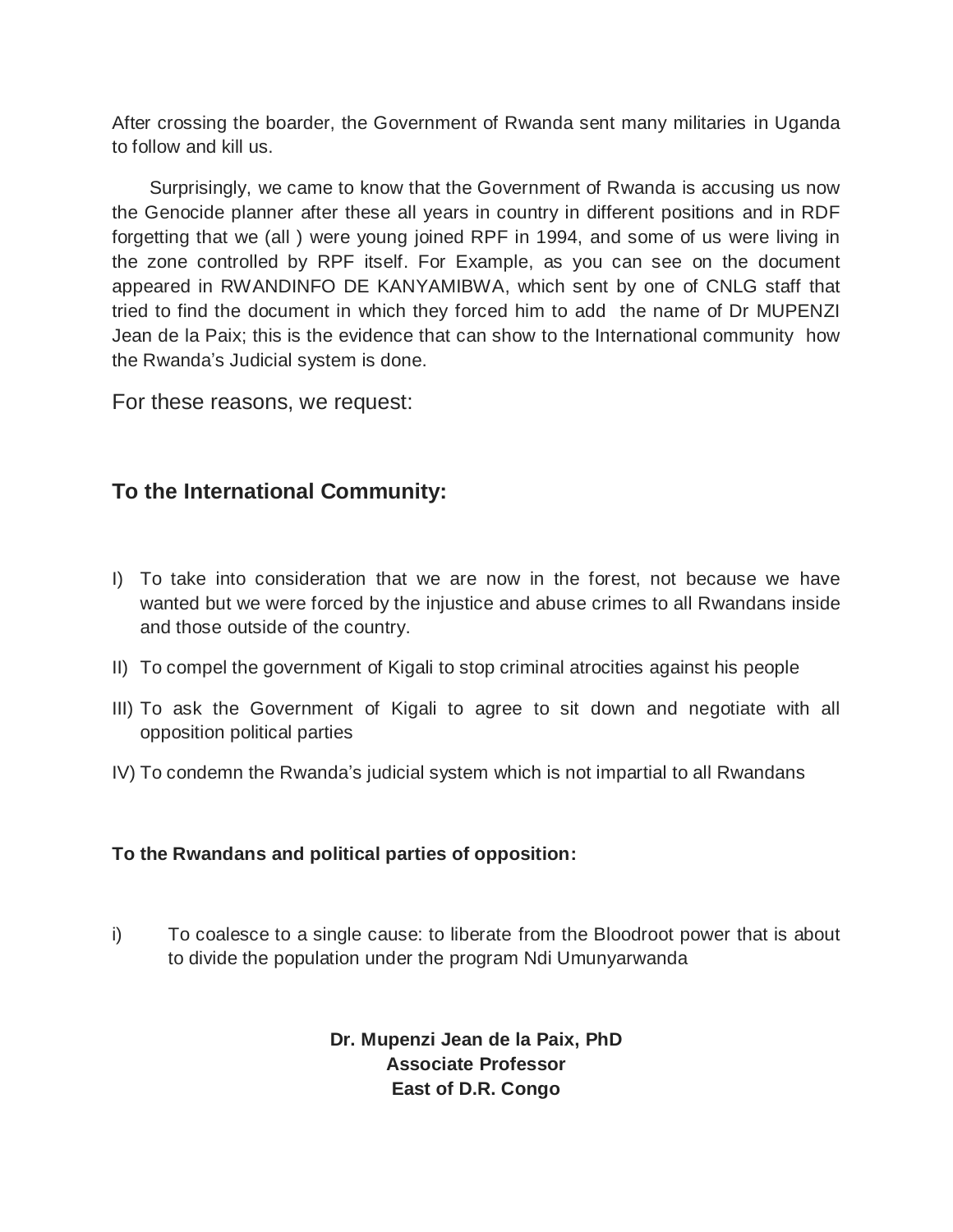#### **Cc:**

- Excellence BARAK OBAMA President of United States, Washington DC, USA
- Excellence Francois Hollande President of France, Paris
- Excellence Xi Jinping President of P.R. China, Beijing
- Excellence David Cameroon, PM of UK, London
- Excellence Jacob Zuma President of South Africa, Pretoria
- Excellence Jakaya Kikwete President of Tanzania, Dar es salaam
- Excellence Yoweli Museveni President of Uganda, Kampala
- Excellence UHULU Kenyata President of Kenya and EAC, Nairobi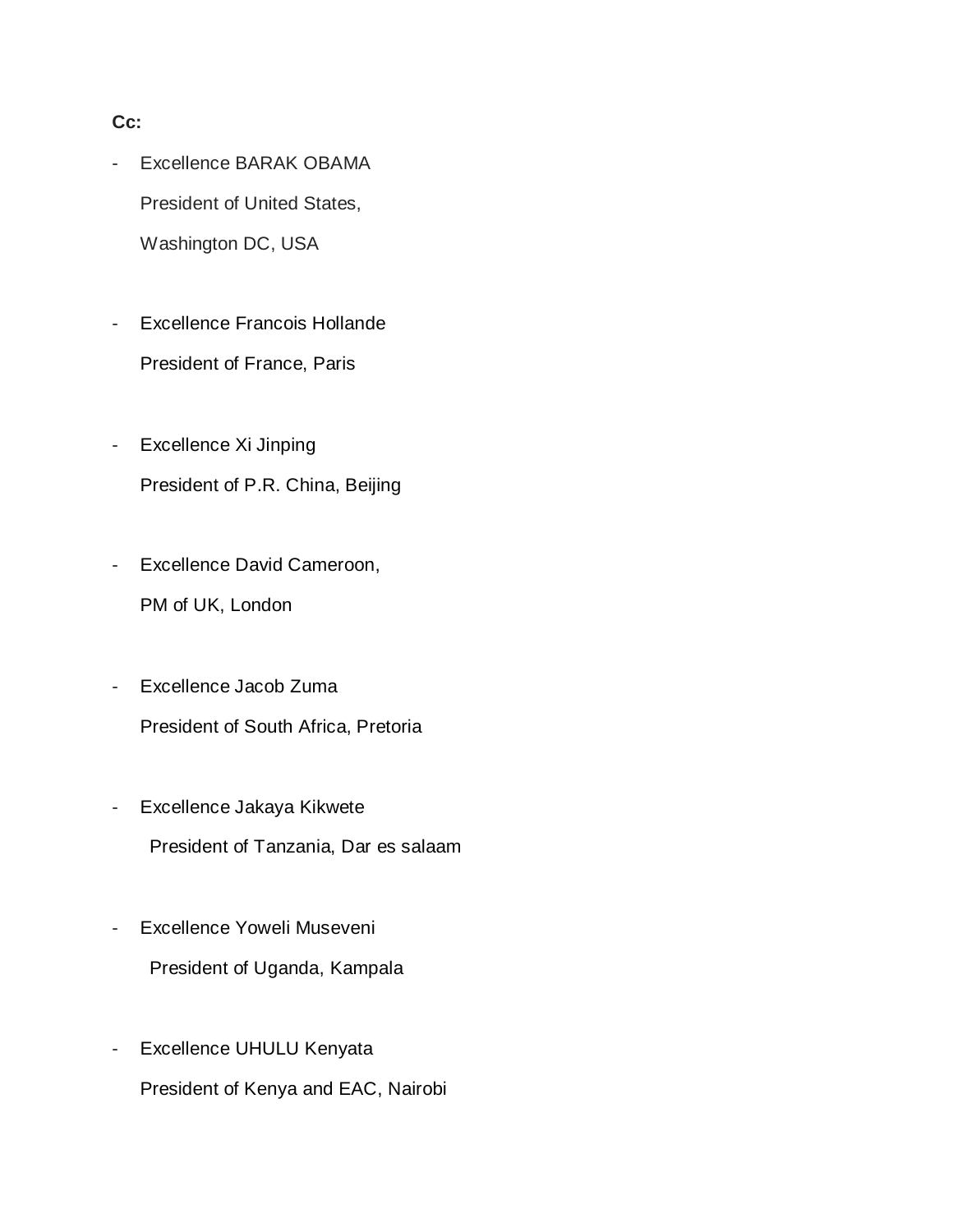- Excellence Joseph Kabila President of D.R.CONGO, Kinshasa
- Excellence Nkurunziza Pierre President of Burundi, Bujumbura
- Excellence Joyce Banda President of Malawi, Lirongwe
- Excellence Manuel Barroso, President of EU, Bruxelles
- Excellence Nkozana Dlamini Zuma President of AU, Addis-Ababa
- Mme Mary Robinson

UN Special Envoy in the Great LakesRegion

New York,USA

- Mr Martin Kobler,

MONUSCO Special Representative

New York,USA.

- Excellence Dr Stergomena Lawrence General Secretary of SADEC, Gaborone